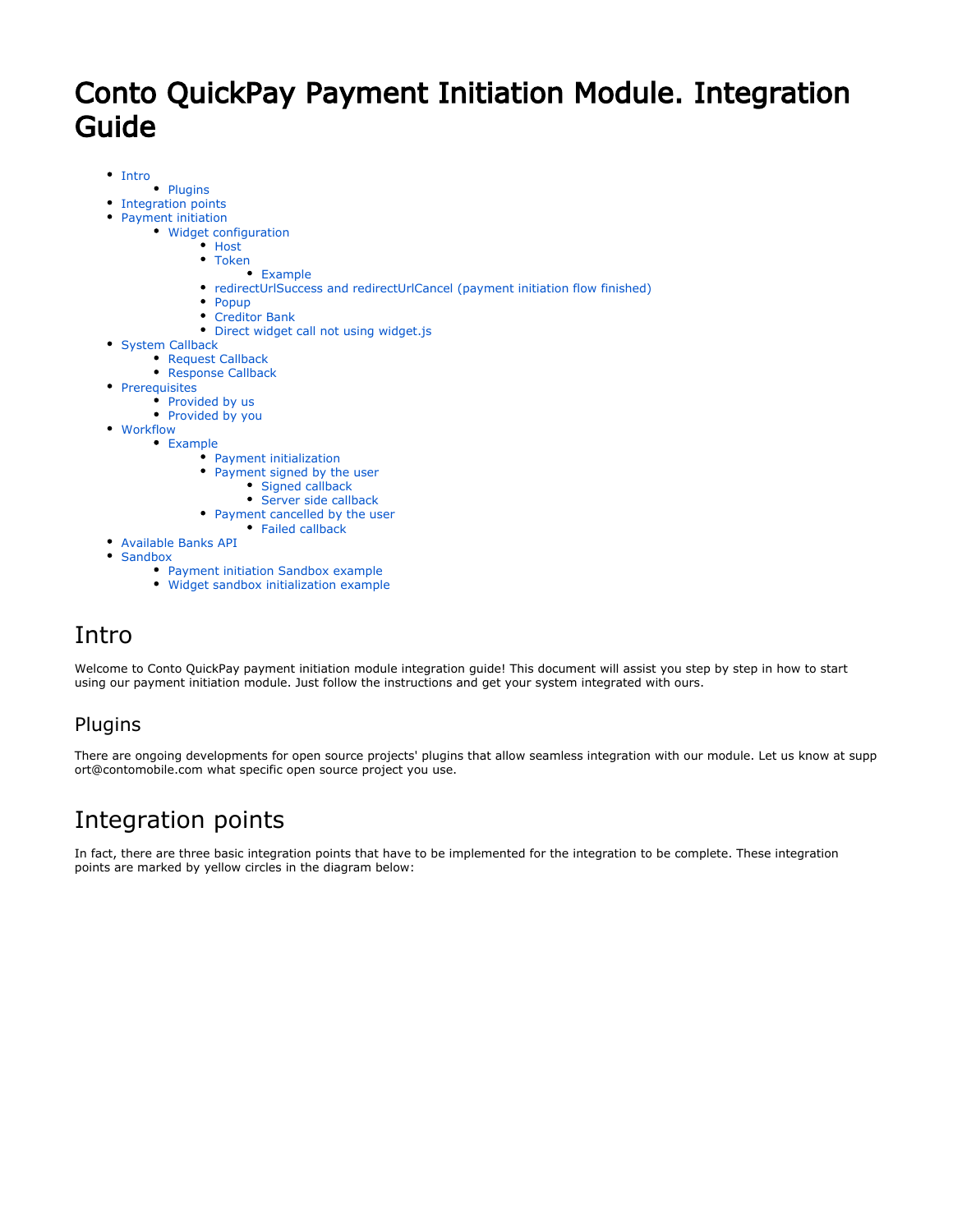

- 1. JWT preparation and Conto QuickPay initiation. Here you have to create JWT to invoke a payment initiation window. The payment initiation window is invoked by JavaScript using our Conto QuickPay widget.
- 2. Payment initiation flow finished. On having finished the payment initiation flow, the user is redirected back to your system where you display a particular result based on the outcome.
- 3. System callback received by Your system. Eventually, a callback message, containing the actual status of the payment, is sent to your system.

<span id="page-1-0"></span>Each of these integration points will be described in more detail in later chapters.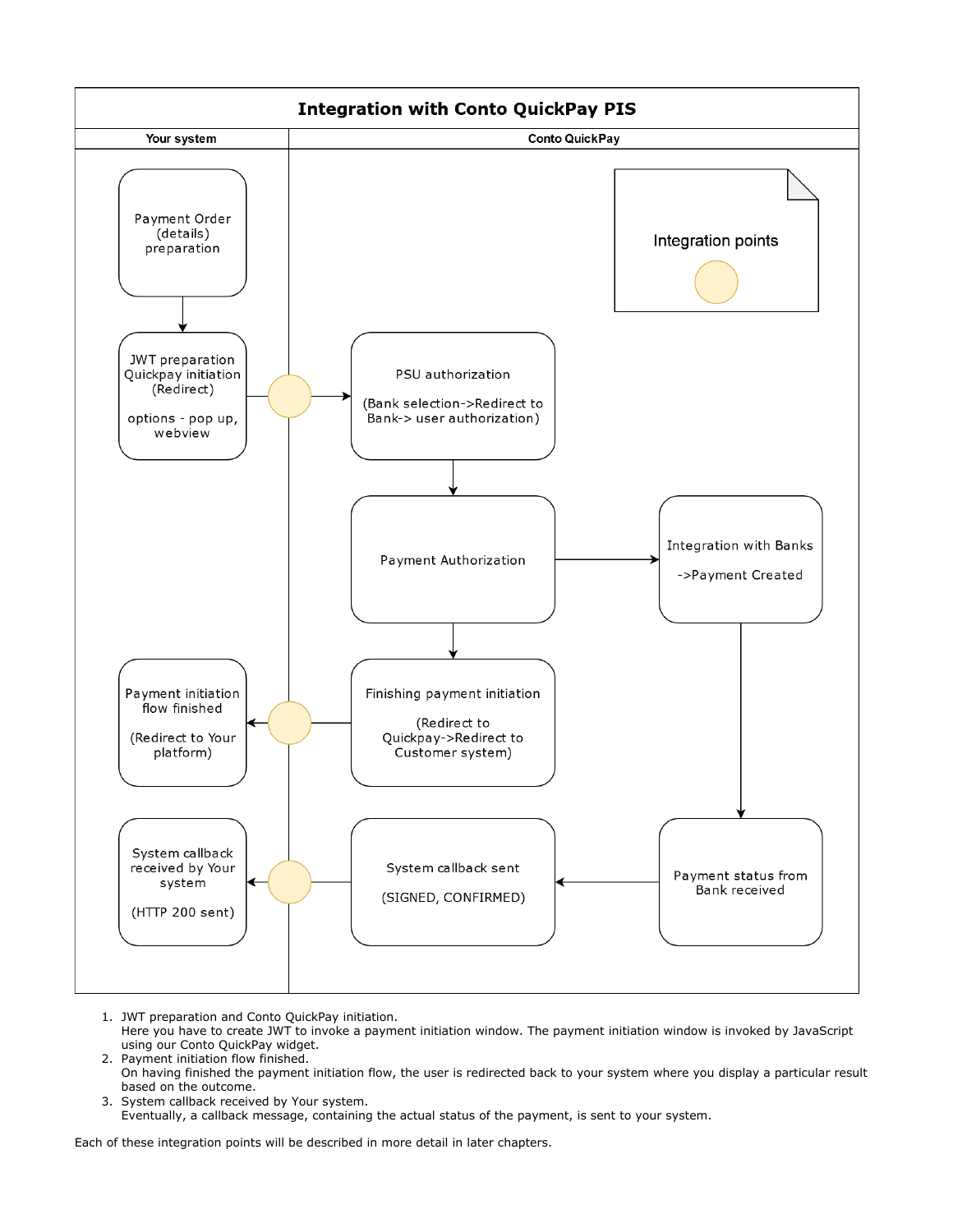# Payment initiation

The payment is initiated by JavaScript. Therefore, it is necessary to include the following script into your HTML:

#### HTML snippet

```
<script type="text/javascript" src="https://quickpay.contomobile.com/static/widget.js"></script>
```
This script will allow you to start the payment initiation window by creating a QuickPayWidget object with the parameters described in the table below.

## <span id="page-2-0"></span>Widget configuration

| Widget initialization properties |                                                                                                                                                                                                                                                                                                                                                                                                                                                                                                                                                                                                                  |                                                  |               |                                                    |
|----------------------------------|------------------------------------------------------------------------------------------------------------------------------------------------------------------------------------------------------------------------------------------------------------------------------------------------------------------------------------------------------------------------------------------------------------------------------------------------------------------------------------------------------------------------------------------------------------------------------------------------------------------|--------------------------------------------------|---------------|----------------------------------------------------|
| Property                         | <b>Explanation</b>                                                                                                                                                                                                                                                                                                                                                                                                                                                                                                                                                                                               | Required                                         | <b>Type</b>   | <b>Default</b>                                     |
| redirectUrl<br><b>Success</b>    | This success redirect URL will be used to notify about the success flow status. If this property is<br>defined, redirectUrlCancel must also be defined. When redirectUrlSuccess and redirectUrlCancel are<br>defined, the redirect flow is enabled; otherwise, the popup flow is initiated.                                                                                                                                                                                                                                                                                                                      | YES when<br>redirectUrl<br>Cancel is<br>defined  | string        |                                                    |
| redirectUrl<br>Cancel            | This cancelled redirect URL will be used to notify about the cancelled flow status. If this property is<br>defined, redirectUrlSuccess must be also defined. When redirectUrlSuccess and redirectUrlCancel are<br>defined, the redirect flow is enabled; otherwise, the popup flow is initiated.                                                                                                                                                                                                                                                                                                                 | YES when<br>redirectUrl<br>Success is<br>defined | string        |                                                    |
| defaultLan<br>guage              | This variable is used when there is a need to set a certain default language when the widget is<br>initialized. The widget will allow the user to change the language in the widget as well. The language<br>code should be provided in the ISO 639-2 code format.                                                                                                                                                                                                                                                                                                                                               | <b>NO</b>                                        | string        | <b>LIT</b><br>(possible<br>values $-$<br>LIT, ENG) |
| defaultCou<br>ntry               | This property will allow setting a default country. The country code should be provided in the ISO<br>3166-1 Alpha-2 code format.                                                                                                                                                                                                                                                                                                                                                                                                                                                                                | <b>NO</b>                                        | string        | LT (one<br>possible<br>value $-$<br>LT)            |
| creditor                         | Using this variable, you can pre-select a choice of a bank, i.e. if the customer specifies the desired<br>bank to be directed to for making a payment, the system immediately shall direct the customer to<br>the pre-selected bank (the creditor's value); otherwise (if such a value is not specified - NO by<br>default), the entire list of available banks will be displayed to the customer. In order to be able to<br>use this option, provide the BIC for each bank: Available Banks API.<br>Value "OTHER" is used, if there is a need to initiate a payment with just providing the payment<br>details. | <b>NO</b>                                        | string        | $\overline{\phantom{0}}$                           |
| other                            | This variable adds/removes (true/false) option "Another bank" in the window of banks' selection.<br>This chosen window provides only the payment details (redirection to the bank is not available).                                                                                                                                                                                                                                                                                                                                                                                                             | <b>NO</b>                                        | boolean true  | (possible<br>values $-$<br>true,<br>false)         |
| webview                          | If you wish to integrate the payment initiation flow into your mobile application, set this property to<br>"true".<br>redirectUrlSuccesss and redirectUrlCancel must be defined.                                                                                                                                                                                                                                                                                                                                                                                                                                 | <b>NO</b>                                        | boolean false | (possible<br>values $-$<br>true,<br>false)         |

Widget initialization example: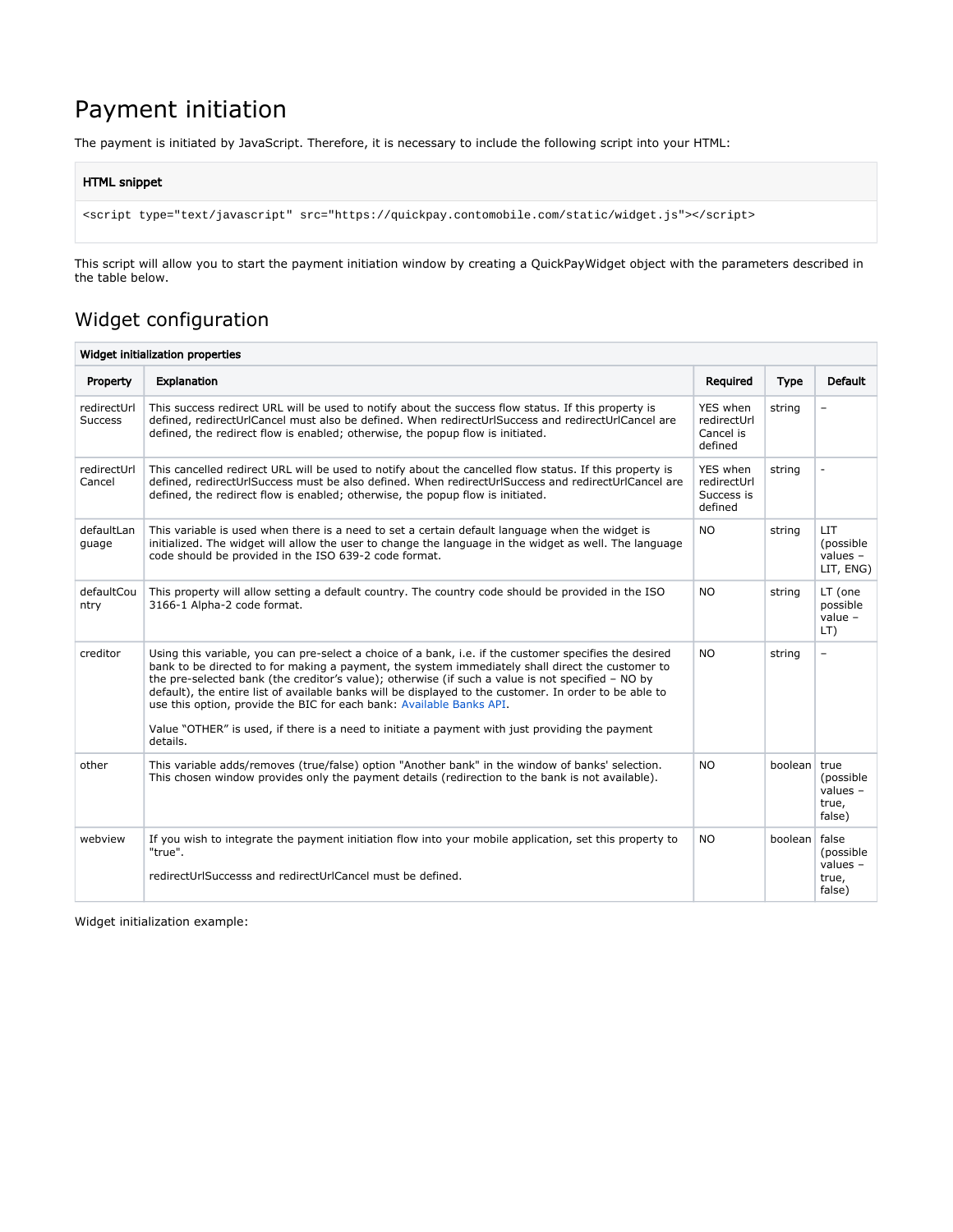#### Widget initialization

```
 var host = 'https://quickpay.contomobile.com/';
 new QuickPayWidget(host, token, {
     redirectUrlSuccess: 'https://yourshop.com/success_redirect_flow',
                 redirectUrlCancel: 'https://yourshop.com/canceled_redirect_flow',
     defaultLanguage: 'LIT',
     defaultCountry: 'LT',
     creditor: 'UAAMLT21XXX',
     other: true,
     webview: false,
 }).onSuccess(function () {
     // add your logic on success
 }).onCancel(function () {
     // add your logic on cancel
 }).initialize();
```
Widget sandbox initialization example:

#### Widget initialization

```
 var host = 'https://pis-sandbox.contomobiledev.com';
 new QuickPayWidget(host, token, {
     redirectUrlSuccess: 'https://yourshop.com/success_redirect_flow',
                 redirectUrlCancel: 'https://yourshop.com/canceled_redirect_flow',
     defaultLanguage: 'LIT',
     defaultCountry: 'LT',
     creditor: 'UAAMLT21XXX',
     other: true,
     webview: false,
 }).onSuccess(function () {
     // add your logic on success
 }).onCancel(function () {
     // add your logic on cancel
 }).initialize();
```
### <span id="page-3-0"></span>Host

Host is a static value that should be <https://quickpay.contomobile.com/>. It is required for the widget to know how to reach our system.

### <span id="page-3-1"></span>Token

At initiating the payment window, you need to submit a token, which is JWT token. Token is signed using the HS256 algorithm.

### What is JWT?

JSON Web Token (JWT) is an open standard ([RFC 7519](https://tools.ietf.org/html/rfc7519)) that defines a compact and self-contained way for securely transmitting information between parties as a JSON object. This information can be verified and trusted because it is digitally signed.

It consists of three main parts encoded in base64 and dot-separated: header.payload.signature

For more information refer to: <https://jwt.io/>

JWT contains the details of the payment and the information that lets us know that this is you.

JWT Header is a constant and does not change:

| <b>JWT Header</b> |                                       |            |             |                           |
|-------------------|---------------------------------------|------------|-------------|---------------------------|
| Property          | Explanation                           | Reguired   | <b>Type</b> | <b>Restrictions</b>       |
| alg               | The algorithm used for the signature. | <b>YES</b> | string      | The value must be "HS256" |
| typ               | The type of the token.                | <b>YES</b> | string      | The value must be "JWT"   |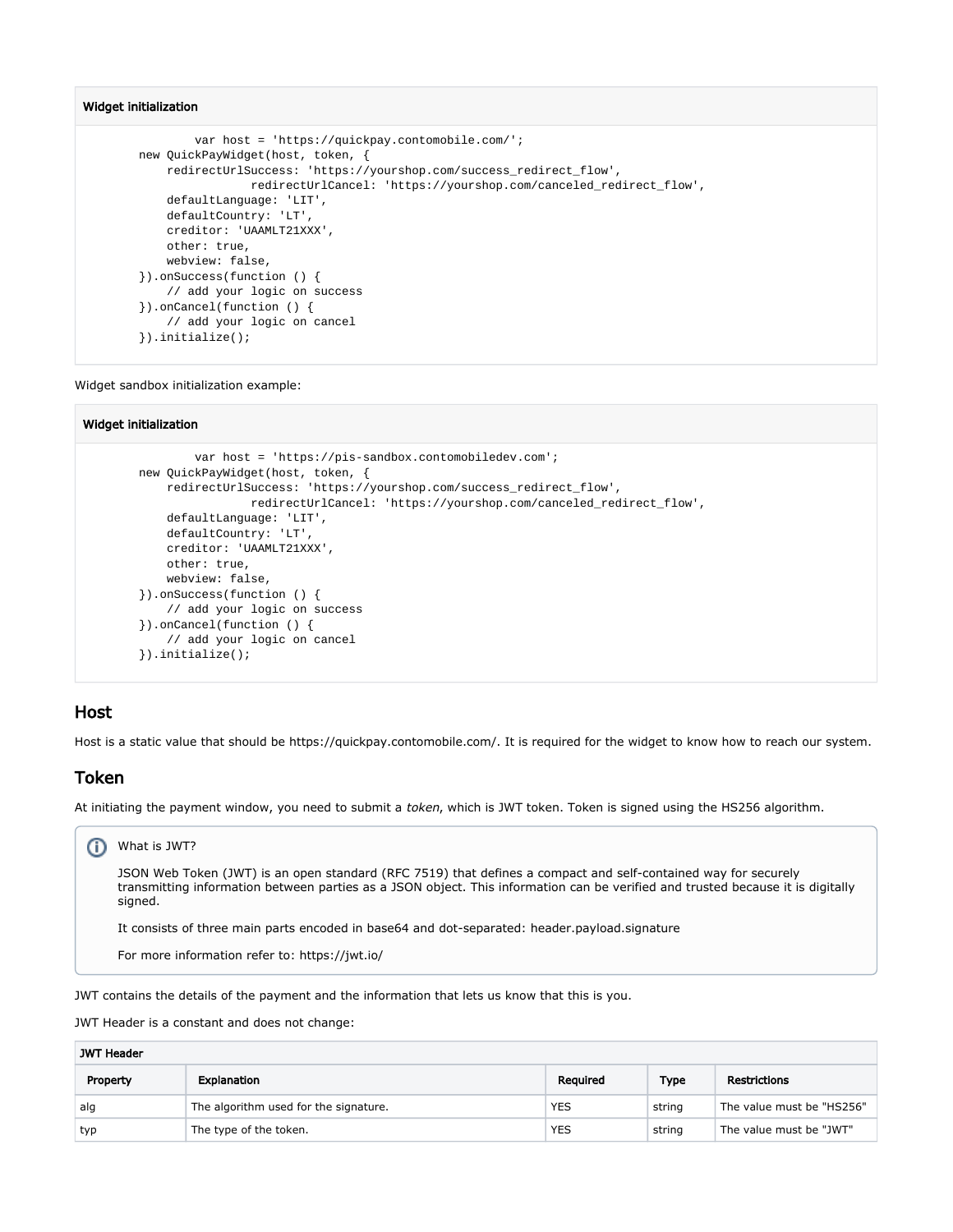#### JWT Payload contains the details about the payment and you:

| <b>JWT Payload</b> |                                                                                                                                                                                                  |                |               |                                     |
|--------------------|--------------------------------------------------------------------------------------------------------------------------------------------------------------------------------------------------|----------------|---------------|-------------------------------------|
| Property           | <b>Explanation</b>                                                                                                                                                                               | Required       | Type          | <b>Restrictions</b>                 |
| contractId         | This property allows us identifying you, and we shall provided it to you at the beginning of the<br>integration.                                                                                 | <b>YES</b>     | string        | Max length $-$<br>140<br>characters |
| amount             | The payment initiation amount. Note that the payment is only in the EUR currency.                                                                                                                | <b>YES</b>     | number        | Min value -<br>"0.01"               |
| paymentP<br>urpose | The purpose of the SEPA payment.                                                                                                                                                                 | <b>YES</b>     | string        | Max length -<br>140<br>characters   |
| transactio<br>nId  | The transaction ID provided by you. It should be unique for each payment initiation. It allows<br>you to correlate the transaction with its status when the payment status callback is received. | <b>YES</b>     | Max35<br>Text | Max length -<br>35 characters       |
| exp                | The time when JWT expires.                                                                                                                                                                       | N <sub>O</sub> | long          |                                     |

### <span id="page-4-0"></span>Example

Let us assume that you need to make a 10 euro payment with the payment purpose set as "MIP test payment", then JWT signed with a secret Bzg5Js61a0JUXmNT3q2qwoe2YEGuUtxStRILbDEe0zg= would look like this:

#### JWT

eyJhbGciOiJIUzI1NiIsInR5cCI6IkpXVCJ9.

eyJjb250cmFjdElkIjoiNzE0NDYyIiwiYW1vdW50IjoxMCwicGF5bWVudFB1cnBvc2UiOiJNSVAgdGVzdCBwYXltZW50IiwidHJhbnNhY3Rpb25J ZCI6ImRjMjgyMTZiZTVkMDQyMjg4YWE5MzU4NGIyMmVjMmE5In0.a-jIP5wuAluCjJRbKQcDcugXwQlS2P2801tOFr8SUwQ

#### JWT

# JWT header

```
{
   "alg": "HS256",
   "typ": "JWT"
}
```
#### JWT payload

```
{"contractId":"714462","amount":10,"paymentPurpose":"MIP test payment","transactionId":"
dc28216be5d042288aa93584b22ec2a9"}
```
## <span id="page-4-1"></span>redirectUrlSuccess and redirectUrlCancel (payment initiation flow finished)

After having finished the payment initiation flow, the user is redirected to the URL specified in the widget initiation.

Widget initiation example:

#### Widget initialization

```
 var host = 'https://quickpay.contomobile.com/';
 new QuickPayWidget(host, token, {
     redirectUrlSuccess: 'https://yourshop.com/complete',
                 redirectUrlCancel: 'https://yourshop.com/cancel'
 }).initialize();
```
If the user closes the widget during the payment initiation flow, then he/she will be redirected to<https://yourshop.com/cancel>. If the payment initiation flow was successfully completed, then the user is redirected to [https://yourshop.com/complete.](https://yourshop.com/complete)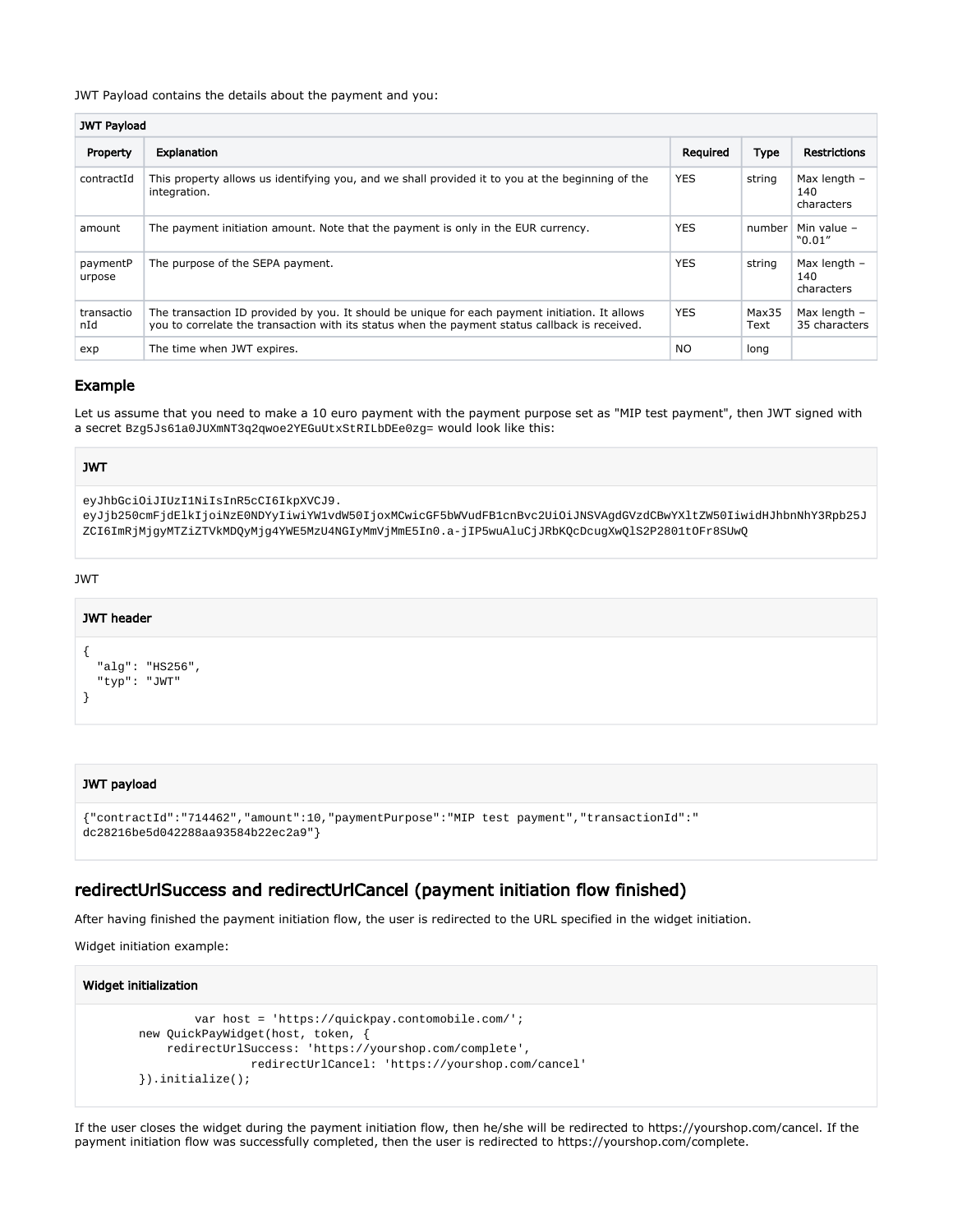This allows you to return the user back to your system and display the appropriate result, however this does not mean that the payment was truly successful. The actual result of the payment will be sent as a callback.

### <span id="page-5-0"></span>Popup

It is also possible to make the widget open in a separate popup window, in this case the user never leaves your system for the payment initiation. This happens when redirectUrlSuccess and redirectUrlCancel are not defined.

#### Example:

```
Widget initialization
                  var host = 'https://quickpay.contomobile.com/';
         new QuickPayWidget(host, token, {
         }).onSuccess(function () {
             // add your logic on success
         }).onCancel(function () {
             // add your logic on cancel
         }).initialize();
```
onSuccess() and onCancel() callbacks will be used with the popup flow. OnSuccess() is called when the payment flow has been successfully finished; onCancel() means that the user has cancelled the payment flow.

### <span id="page-5-1"></span>Creditor Bank

It is possible to choose a bank at your website before starting the payment initialization. Then each bank would have its own widget initialization script that looks like this:

#### Widget initialization

```
 var host = 'https://quickpay.contomobile.com/';
 new QuickPayWidget(host, token, {
     redirectUrlSuccess: 'https://yourshop.com/complete',
                 redirectUrlCancel: 'https://yourshop.com/cancel',
     creditor: "HABALT22"
 }).initialize();
```
The bank is identified by BIC and it should be set to a creditor property. In this particular example, the creditor is "HABALT22".

### <span id="page-5-2"></span>Direct widget call not using widget.js

contomobile.com%2Fconclusion&webview=true&

In order to call widget directly - via link - it is needed to configure QuickPayWidget url with its query parameters. All possible widget query parameters are listed in the [Widget initialization properties](https://wiki.forbis.lt/display/conto/Conto+QuickPay+Payment+Initiation+Module.+Integration+Guide#ContoQuickPayPaymentInitiationModule.IntegrationGuide-Widgetconfiguration) table above. It is worth to mention, that there are two mandatory parameters:

- token payment JWT token (which is explained above in [Token](https://wiki.forbis.lt/display/conto/Conto+QuickPay+Payment+Initiation+Module.+Integration+Guide#ContoQuickPayPaymentInitiationModule.IntegrationGuide-Token) paragraph)
- webview should be set to true in order to get redirect flow without redirect urls to your shop

Query parameters values should be [encoded](https://www.w3schools.com/tags/ref_urlencode.ASP). Widget initialization via link example:

# Direct widget call https://quickpay.contomobile.com/initialize?token=payment\_JWT\_token&redirectUrlSuccess=https%3A%2F%2Fquickpay.

# <span id="page-5-3"></span>System Callback

A system callback request is sent to your system informing you about the status of the payment. No system callback will be sent if the user closes the widget or the browser before he/she is requested to authorize the payment.

Payment status SIGNED is returned, if the user has successfully confirmed the payment; or status FAILED is returned, if the payment was not signed.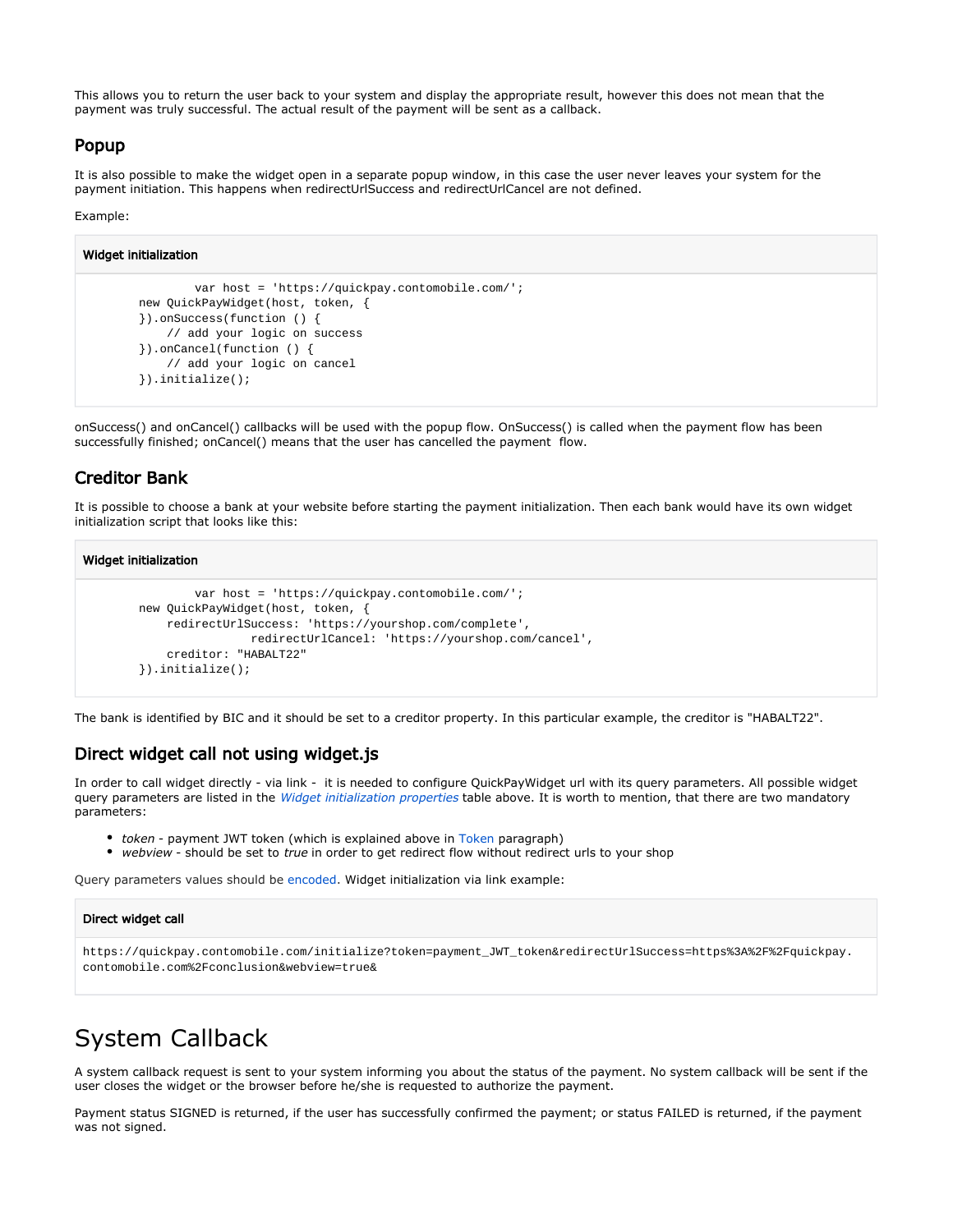An additional confirmation callback with status CONFIRMED is available in case the beneficiary account is Contomobile account. It informs that funds have been received. The callback is sent only after the money has been booked to your account, if this process does not take too long, then the first callback with status SIGNED is skipped.

Status EXPIRED may be returned, if the payment status is not conclusive (FAILED, SIGNED, CONFIRMED) for a long period of time. This can happen when the user closes the browser; in such a case, the bank of the user might not change the payment status from pending to a more conclusive.

| <b>Transaction status</b> |                                                                                               |  |  |
|---------------------------|-----------------------------------------------------------------------------------------------|--|--|
| <b>Status</b>             | Description                                                                                   |  |  |
| <b>CONFIRMED</b>          | The payment has been successfully signed and the funds were received.                         |  |  |
| <b>SIGNED</b>             | The payment has been successfully signed.                                                     |  |  |
| FAILED                    | The payment has been rejected or user-cancelled.                                              |  |  |
| EXPIRED                   | The payment status is not conclusive (CONFIRMED, SIGNED, FAILED) after a long period of time. |  |  |

## <span id="page-6-0"></span>Request Callback

A request callback is an HTTP POST request with a JSON body that contains JWT with a payment status. JWT is signed with the same secret provided by us that was used for payment initialization. Token is signed using the HS256 algorithm.

| Request JSON body |                                  |            |             |  |
|-------------------|----------------------------------|------------|-------------|--|
| Property          | Explanation                      | Reguired   | <b>Type</b> |  |
| token             | JWT containing a payment status. | <b>YES</b> | <b>JWT</b>  |  |

JWT Header is a constant and does not change:

| <b>JWT Header</b> |                                       |            |        |                           |
|-------------------|---------------------------------------|------------|--------|---------------------------|
| Property          | Explanation                           | Reguired   | Type   | <b>Restrictions</b>       |
| alg               | The algorithm used for the signature. | <b>YES</b> | string | The value must be "HS256" |
| typ               | The type of the token.                | <b>YES</b> | string | The value must be "JWT"   |

#### JWT Payload

| Property                       | Explanation                                                                                                                                                                                                                                                                                                                                             | Required   | <b>Type</b> |  |
|--------------------------------|---------------------------------------------------------------------------------------------------------------------------------------------------------------------------------------------------------------------------------------------------------------------------------------------------------------------------------------------------------|------------|-------------|--|
| transactions                   | An array of payments and their statuses.                                                                                                                                                                                                                                                                                                                | <b>YES</b> | string      |  |
| transactions.<br>transactionId | The original transaction ID provided by you.                                                                                                                                                                                                                                                                                                            | <b>YES</b> | string      |  |
| transactions.status            | Payment initiation amount. Possible status values:<br>• CONFIRMED – the payment has been successfully signed and the funds were received,<br>• SIGNED - the payment has been successfully signed,<br>• FAILED – the payment has failed,<br>• EXPIRED - the payment status is not conclusive (CONFIRMED, SIGNED, FAILED) after a long<br>period of time. | <b>YES</b> | string      |  |
| iat                            | The time JWT was issued.                                                                                                                                                                                                                                                                                                                                | <b>YES</b> | long        |  |

#### Callback request example

#### HTTP request body

{"token":"eyJhbGciOiJIUzI1NiIsInR5cCI6IkpXVCJ9. eyJ0cmFuc2FjdGlvbnMiOlt7InRyYW5zYWN0aW9uSWQiOiJkYzI4MjE2YmU1ZDA0MjI4OGFhOTM1ODRiMjJlYzJhOSIsInN0YXR1cyI6IlNJR05F RCJ9XSwiaWF0IjoxNTk4MzU3Nzg0MjU5fQ.YD20DZdiX506dHQ9r65SWbhBkv1x7X7wmbwGgdffks8"}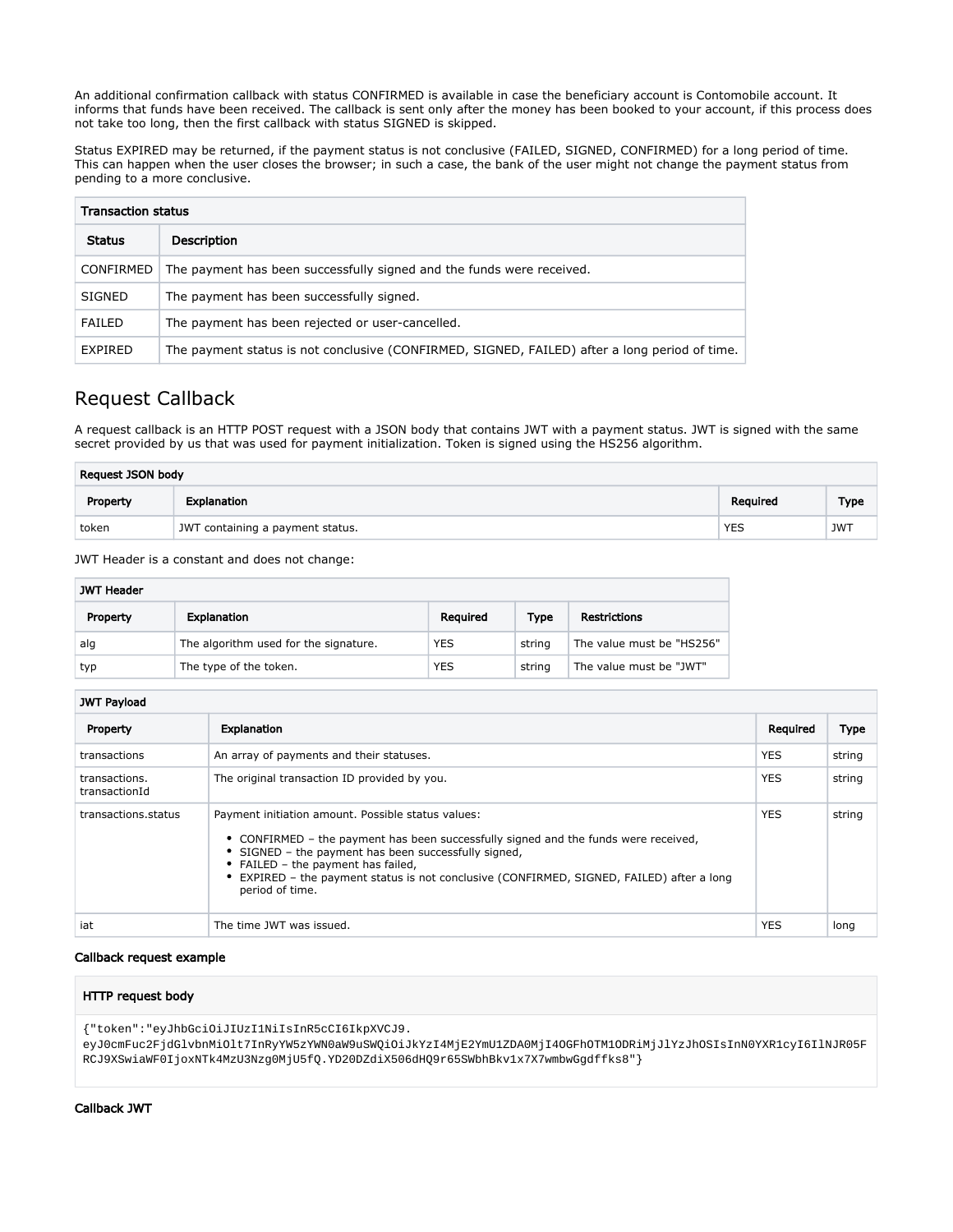#### JWT header

```
{
   "alg": "HS256",
   "typ": "JWT"
}
```
#### JWT payload

```
{"transactions":[{"transactionId":"dc28216be5d042288aa93584b22ec2a9","status":"SIGNED"}],"iat":1598357784259}
```
## <span id="page-7-0"></span>Response Callback

When a callback is sent to you, your system must validate the signature of the JWT to make sure that the callback was sent by us and not someone else. If the signature is correct and you have successfully received the callback, then you should respond with the HTTP status code 200 and the HTTP response body:

#### HTTP response body

```
{"status":"ok"}
```
In case you consider our callback request invalid, then you should return the HTTP status code 400. The HTTP response body could be added for additional reference like this:

#### HTTP response body

```
{"status":"failure", "message":"invalid signature"}
```
In case your system is unreachable or returns the HTTP status code 5\*\*, then a callback request will be sent again. You have to respond to our request in 15s.

# <span id="page-7-1"></span>**Prerequisites**

## <span id="page-7-2"></span>Provided by us

The unique contractId that identifies you. This value must be provided in JWT payload during the payment initiation.

The signing secret is provided by us, it is encoded in base64 and it should be decoded before use. This secret will be used to sign JWT using the HS256 algorithm.

## <span id="page-7-3"></span>Provided by you

You should provide us with the secure HTTPS endpoint where a callback will be sent, i.e.:<https://yourbusiness.com/callback>.

# <span id="page-7-4"></span>Workflow

In order to see the workflow of the whole process, please refer to the below provided diagram with the explanation of each step. We also provide some examples, which contain valid JWT based on a particular secret, therefore they can be used during your development to verify that JWT signatures are correct.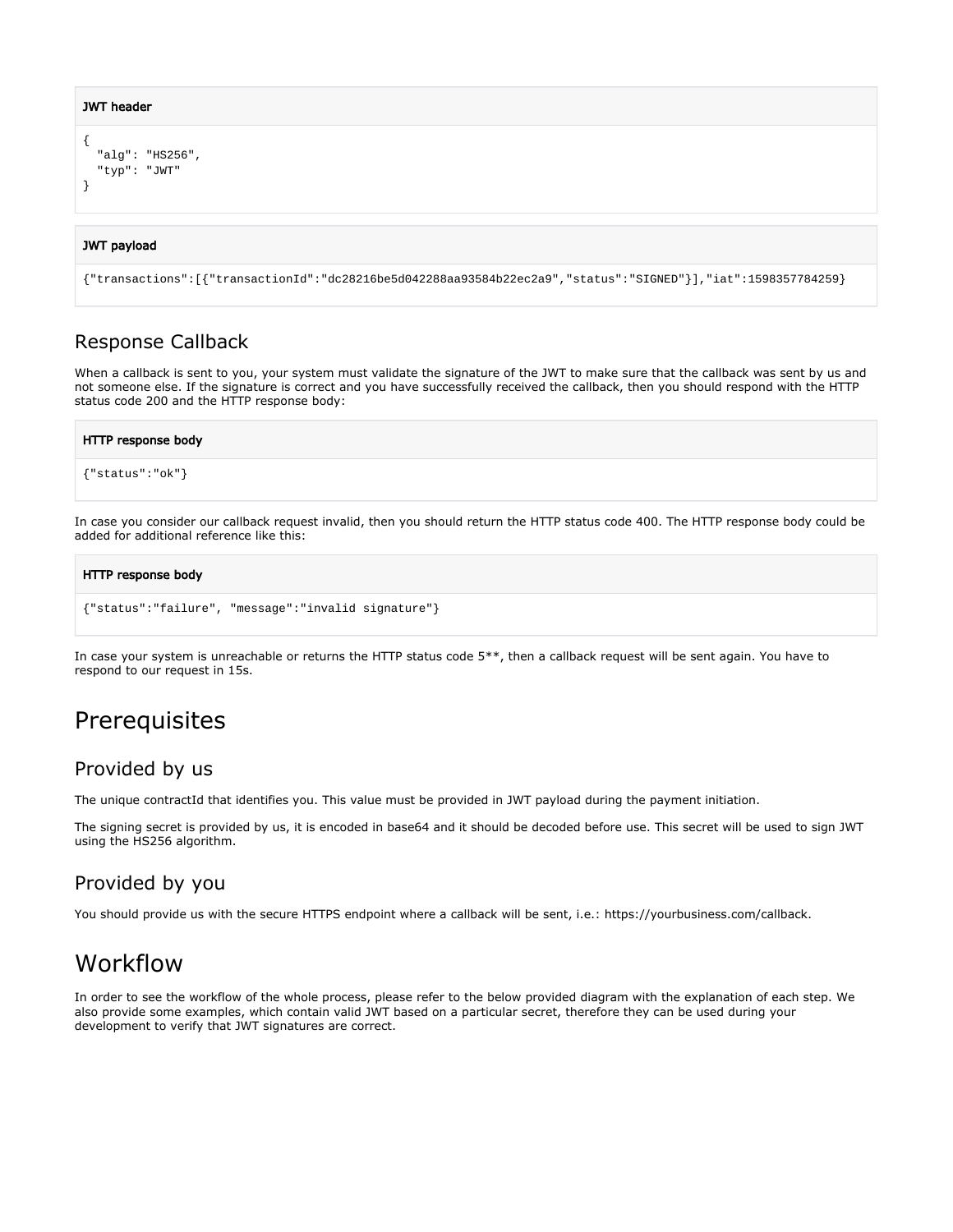

| Flow step                                                      | Environment              | <b>Description</b>                                                                                                                                                                                                                                                    |
|----------------------------------------------------------------|--------------------------|-----------------------------------------------------------------------------------------------------------------------------------------------------------------------------------------------------------------------------------------------------------------------|
| Customers initiates<br>the payment                             | Your system              | The shop initiates the payment that invokes Conto QuickPay widget.                                                                                                                                                                                                    |
| Banks list/Bank                                                | Conto<br><b>QuickPay</b> | Conto QuickPay widget displays the list of banks to the customer. In it, the customer selects<br>the bank, via which the payment is to be made.                                                                                                                       |
| Manual payment                                                 | Conto<br><b>QuickPay</b> | If the customer does not find their online bank in the provided list of banks, selecting Manual<br>payment will open the payment information. The customer will be able to make the payment<br>by entering the previously opened payment orders in their online bank. |
| Payment created<br>end signed                                  | <b>ASPSP</b>             | The payment is created in the payer's bank.                                                                                                                                                                                                                           |
| Payment success<br>message                                     | Conto<br><b>QuickPay</b> | The customer is returned from the bank to Conto QuickPay, where a successful payment<br>message is displayed.                                                                                                                                                         |
| Server side<br>callback has been<br>sent action - signed       | Your system              | Callback with Signed status is sent to the shop.<br>If the payment is received instantly, Signed status can be skipped and only Confirmed is sent.                                                                                                                    |
| Payment clearing<br>or Instant payment                         | <b>ASPSP</b>             | Payment clearing or instant payment is made.                                                                                                                                                                                                                          |
| Server side<br>callback has been<br>sent action -<br>confirmed | Your system              | If the shop collects money on OUR account, callback with Confirmed status is sent to the<br>shop. Otherwise, this step is skipped, i.e. no callback is sent.                                                                                                          |
| The payment was<br>not signed or failed                        | Your system              | In case the user has cancelled the payment or the payment has been rejected by the Bank,<br>we have not received the conclusive status callback.                                                                                                                      |

## <span id="page-8-0"></span>Example

A 10 euro transaction with the payment purpose set as "MIP test payment" must be made. You are provided with contractId that is 71 4462 and the secret that is Bzg5Js61a0JUXmNT3q2qwoe2YEGuUtxStRILbDEe0zg=.

## <span id="page-8-1"></span>Payment initialization

There must be created JWT, which will be used for the Payment initialization. Create JWT with the following parameters: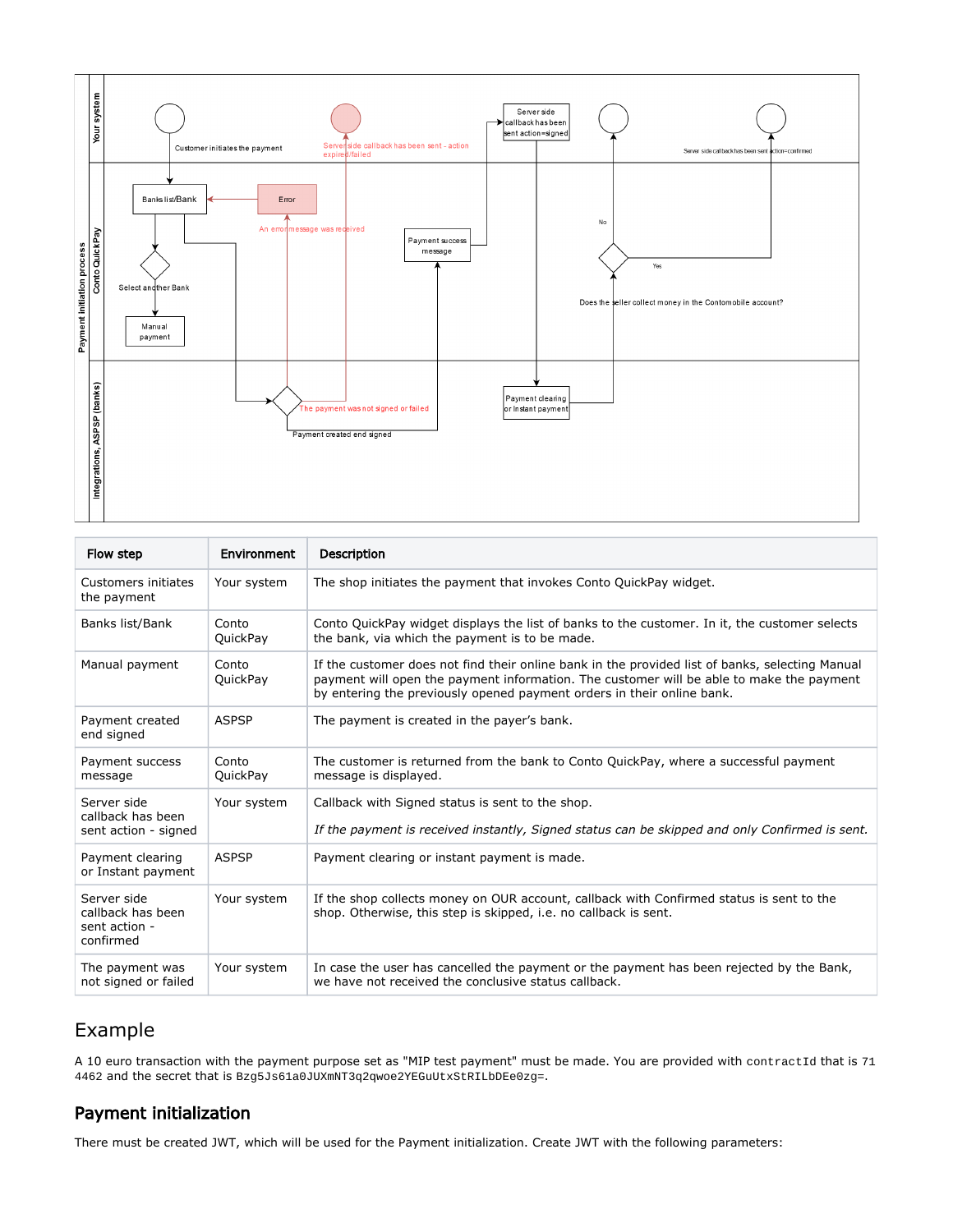contractId: 714462 amount: 10 paymentPurpose: MIP test payment transactionId: dc28216be5d042288aa93584b22ec2a9

A signed token with the secret Bzg5Js61a0JUXmNT3q2qwoe2YEGuUtxStRILbDEe0zg= would look like this:

#### JWT Token

eyJhbGciOiJIUzI1NiIsInR5cCI6IkpXVCJ9.

```
eyJjb250cmFjdElkIjoiNzE0NDYyIiwiYW1vdW50IjoxMCwicGF5bWVudFB1cnBvc2UiOiJNSVAgdGVzdCBwYXltZW50IiwidHJhbnNhY3Rpb25J
ZCI6ImRjMjgyMTZiZTVkMDQyMjg4YWE5MzU4NGIyMmVjMmE5In0.a-jIP5wuAluCjJRbKQcDcugXwQlS2P2801tOFr8SUwQ
```
And the Payment initialization script would look like this:

```
Widget initialization
                 var host = 'https://quickpay.contomobile.com/';
         new QuickPayWidget(host, token, {
             redirectUrlSuccess: 'https://yourshop.com/complete',
                          redirectUrlCancel: 'https://yourshop.com/cancel',
             other: true
         }).initialize();
```
When the payment is initialized, the payment initiation window is displayed.

### <span id="page-9-0"></span>Payment signed by the user

When the payment has been successfully signed by the user, we redirect the user's browser to your web page at: [https://yourshop.com](https://yourshop.com/complete) [/complete.](https://yourshop.com/complete) This web page should display to the user that the made payment was a success.

#### <span id="page-9-1"></span>Signed callback

A callback request will be sent to your server informing you on successful signing of the payment:

```
HTTP request body
{"token":"eyJhbGciOiJIUzI1NiIsInR5cCI6IkpXVCJ9.
eyJ0cmFuc2FjdGlvbnMiOlt7InRyYW5zYWN0aW9uSWQiOiJkYzI4MjE2YmU1ZDA0MjI4OGFhOTM1ODRiMjJlYzJhOSIsInN0YXR1cyI6IlNJR05F
RCJ9XSwiaWF0IjoxNTk4MzU3Nzg0MjU5fQ.YD20DZdiX506dHQ9r65SWbhBkv1x7X7wmbwGgdffks8"}
```
#### JWT payload

```
{"transactions":[{"transactionId":"dc28216be5d042288aa93584b22ec2a9","status":"SIGNED"}],"iat":1598357784259}
```
Your server validates JWT and responds to the HTTP call with status 200 and the HTTP response body:

#### HTTP response body

{"status":"ok"}

#### <span id="page-9-2"></span>Server side callback

If the account of the beneficiary is a Contomobile account, then you will receive a callback of the confirmed payment.

Request body: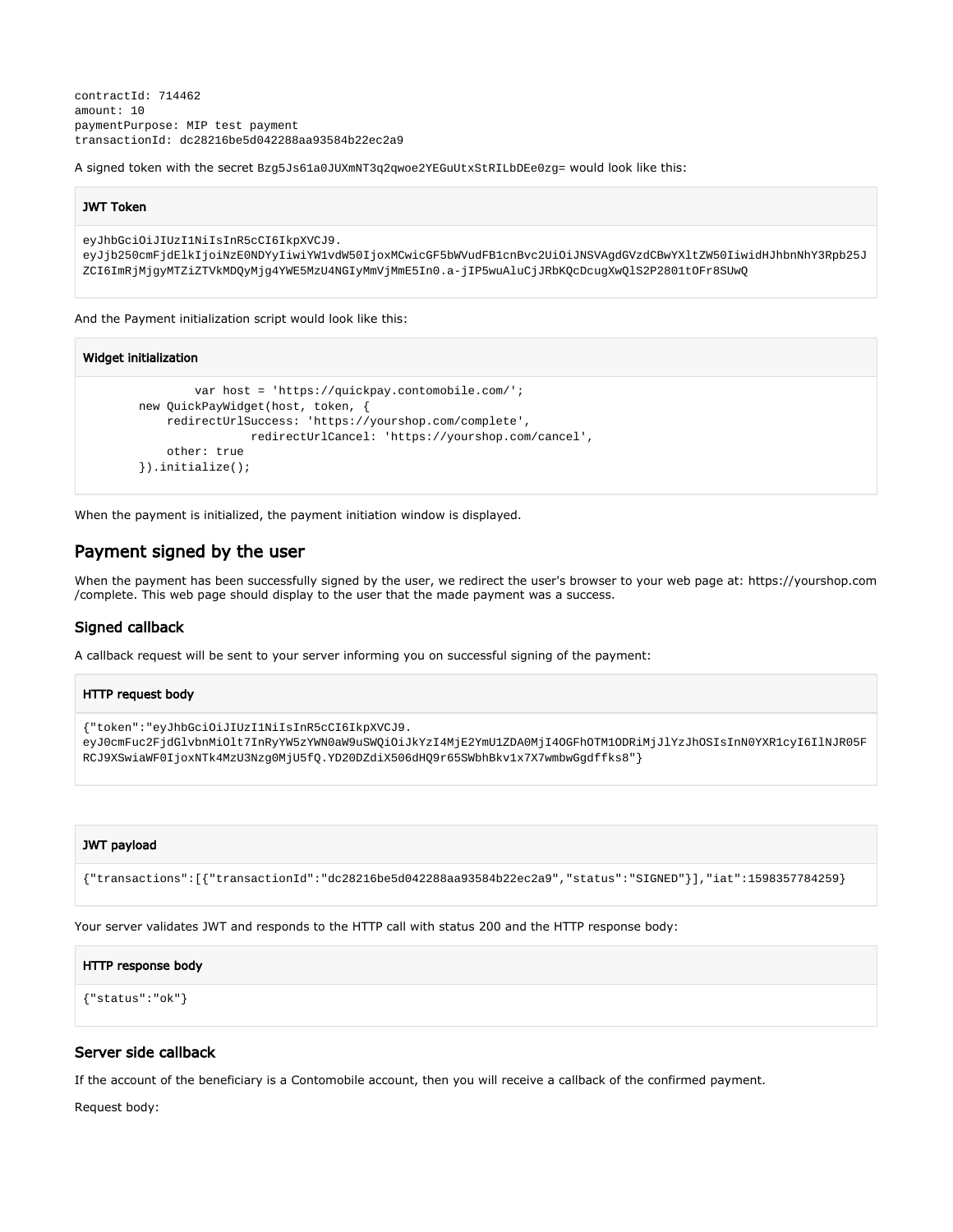#### HTTP request body

{"token":"eyJhbGciOiJIUzI1NiIsInR5cCI6IkpXVCJ9.

eyJ0cmFuc2FjdGlvbnMiOlt7InRyYW5zYWN0aW9uSWQiOiJkYzI4MjE2YmU1ZDA0MjI4OGFhOTM1ODRiMjJlYzJhOSIsInN0YXR1cyI6IkNPTkZJ Uk1FRCJ9XSwiaWF0IjoxNTk4MzU3Nzg0MjU5fQ.tNd-6uF6DBOOMhWt1jb1LDz74hEM8byQXuQ-8nzSR0Q"}

#### JWT payload

{"transactions":[{"transactionId":"dc28216be5d042288aa93584b22ec2a9","status":"CONFIRMED"}],"iat":1598357784259}

Your server validates JWT and responds to the HTTP call with status 200 and the HTTP response body:

#### HTTP response body

{"status":"ok"}

### <span id="page-10-0"></span>Payment cancelled by the user

#### <span id="page-10-1"></span>Failed callback

When the payment has been cancelled by the user using the provided navigation buttons, we redirect the user's browser to your web page at:<https://yourshop.com/cancel>. This web page should display to the user that the payment was cancelled.

A callback request will be sent to your server informing you on the failed payment:

Request body:

#### HTTP request body

{"token":"eyJhbGciOiJIUzI1NiIsInR5cCI6IkpXVCJ9.

eyJ0cmFuc2FjdGlvbnMiOlt7InRyYW5zYWN0aW9uSWQiOiJkYzI4MjE2YmU1ZDA0MjI4OGFhOTM1ODRiMjJlYzJhOSIsInN0YXR1cyI6IkZBSUxF RCJ9XSwiaWF0IjoxNTk4MzU3Nzg0MjU5fQ.RVfkaqiIuaSqkZ3JLRc6q9-bNefztSR0Bua1aPkiQHU"}

#### JWT payload

{"transactions":[{"transactionId":"dc28216be5d042288aa93584b22ec2a9","status":"FAILED"}],"iat":1598357784259}

Your server validates JWT and responds to the HTTP call with status 200 and the HTTP response body:

#### HTTP response body

{"status":"ok"}

## <span id="page-10-2"></span>Available Banks API

A list of BICs and available banks: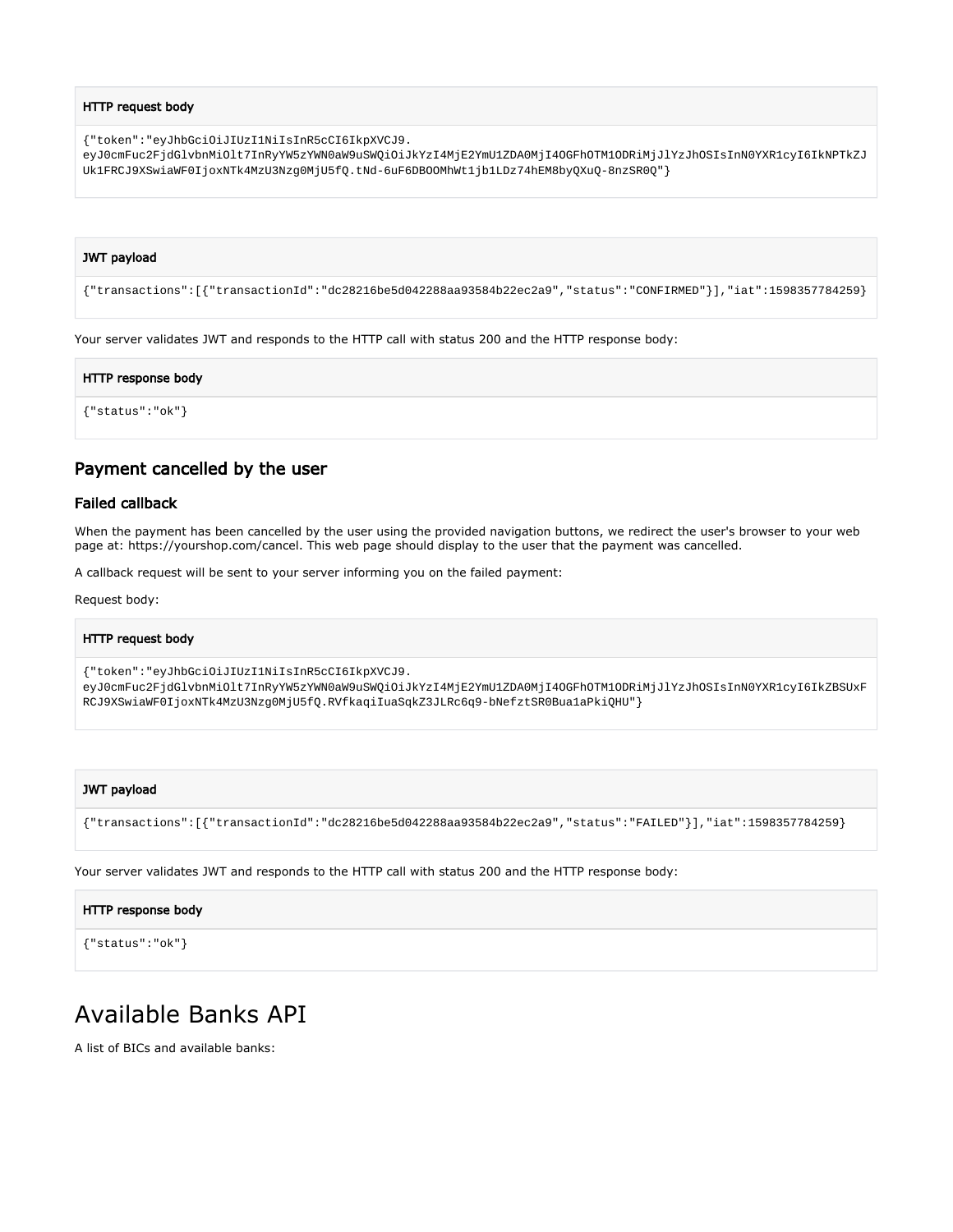"UAAMLT21XXX" - "Contomobile" "HABALT22XXX" - "Swedbank" "AGBLLT2XXXX" - "Luminor" "CBVILT2XXXX" - "SEB" "INDULT2XXXX" - "Citadele" "CBSBLT26XXX" - "Šiaulių bankas" "VRKULT21XXX" - "RATO" "LCKULT22XXX" - "LKU" "MDBALT22XXX" - "Medicinos bankas" "RETBLT21XXX" - "Revolut"

Also, a list can be accessed by invoking a service: <https://quickpay.contomobile.com/api/setup/country-banks>

An example response could look something like this (it is shortened for explanatory reasons):

#### HTTP response body

```
{
   "countryBanks": [
     {
        "countryCode": "LT",
        "banks": [
          {
            "bic": "UAAMLT21XXX",
            "active": true
          },
          {
            "bic": "HABALT22XXX",
            "active": false
          }
        ],
        "languages": [
          "LIT",
          "ENG"
        ]
     }
   ]
}
```
in this case two banks are available in Lithuania (LT), banks are identified by their BIC: UAAMLT21XXX, HABALT22XXX. A bank identified by UAAMLT21XXX is currently active and can be used right away. Another bank identified by HABALT22XXX is currently not active, this might be because of technical issues or a bank might be updating their system. There are two languages available for this country: LIT and ENG.

# <span id="page-11-0"></span>Sandbox

## <span id="page-11-1"></span>Payment initiation Sandbox example

#### HTML snippet

```
<script type="text/javascript" src="https://pis-sandbox.contomobiledev.com/static/widget.js"></script>
```
<span id="page-11-2"></span>Widget sandbox initialization example